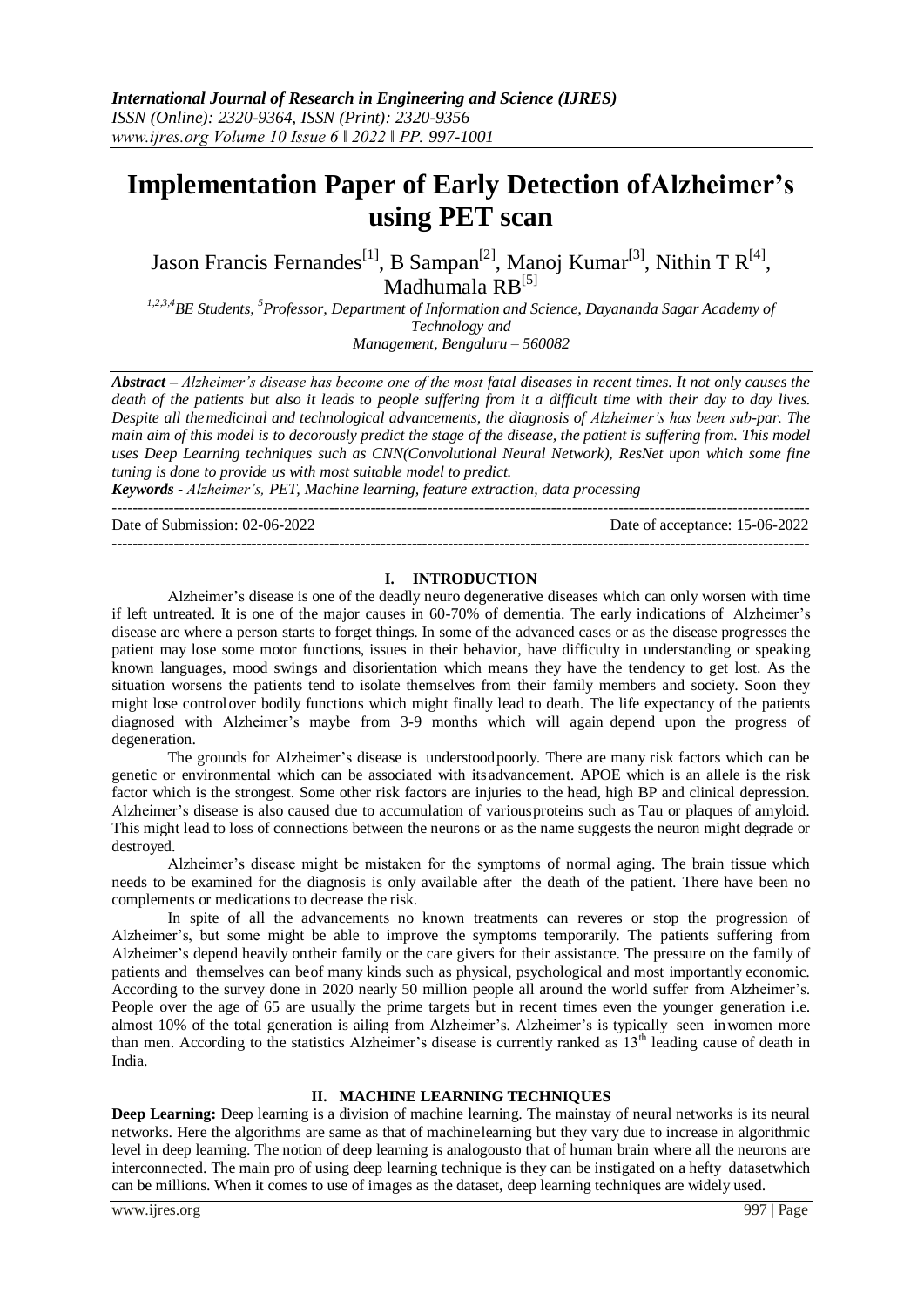**Convolutional Neural Networks(CNN):** CNNs are parallelto customary ANNs. This is due to the datum that they areconsist of neurons that causes self-optimization from learning. An input will be received by each neuron and an operation will be performed by it.

CNNs are widely used in pattern recognition in images. This will allow us to create a model which will help us to create a model using the parameters we ought to consider.



Fig.1. CNN architecture which consists of five layers

**ResNet 50 v2:** Also entitled as Residual Network. It is called v2 because it is version 2. This contains 50 becauseResNet consists of 50 layers. Proposed by Microsoft research in the year 2015 to solve the problem of vanishing gradient. ResNet uses a system which called as skipping connections. This technique tends to hop the training from some of the layers and tends to connect directly to the output.



Fig.2. Skip Connection

## **III. METHODOLOGY**

Python: The minute it comes to machine learning python is used. Python does not require an interpreter. Python bargains succinct and comprehensible code. Pythons grammar is clean also the code is decipherable. The straightforwardness of python countenances the developers to code steadfast systems. The developers can devote all their vigor on resolving the glitches of machine learning instead of wasting their time on technical gradations of innumerable languages.

**TensorFlow:** TensorFlow is an open source and an end toend platform which is used for machine learning. TensorFlow has as logical, supple biota of tools, libraries and communal resources that aids researchers thrust state of the art in machine learning and developers effortlessly construct and set up machine learning powered applications. TensorFlow can directly be installed throughthe command prompt.

**Keras:** Keras is an API of neural networks which is high level. Keras is adept of running above the TensorFlow. It permits fast trialing through a high level, responsive handler, segmental and extensible API. It can run on both Central Processing Unit and Graphics Processing Unit.

**Collection of Data:** It is one of the most important course in creating a project. We have downloaded the datasets from Kaggle. Kaggle permits the users to find and circulate data sets, discover and form models in an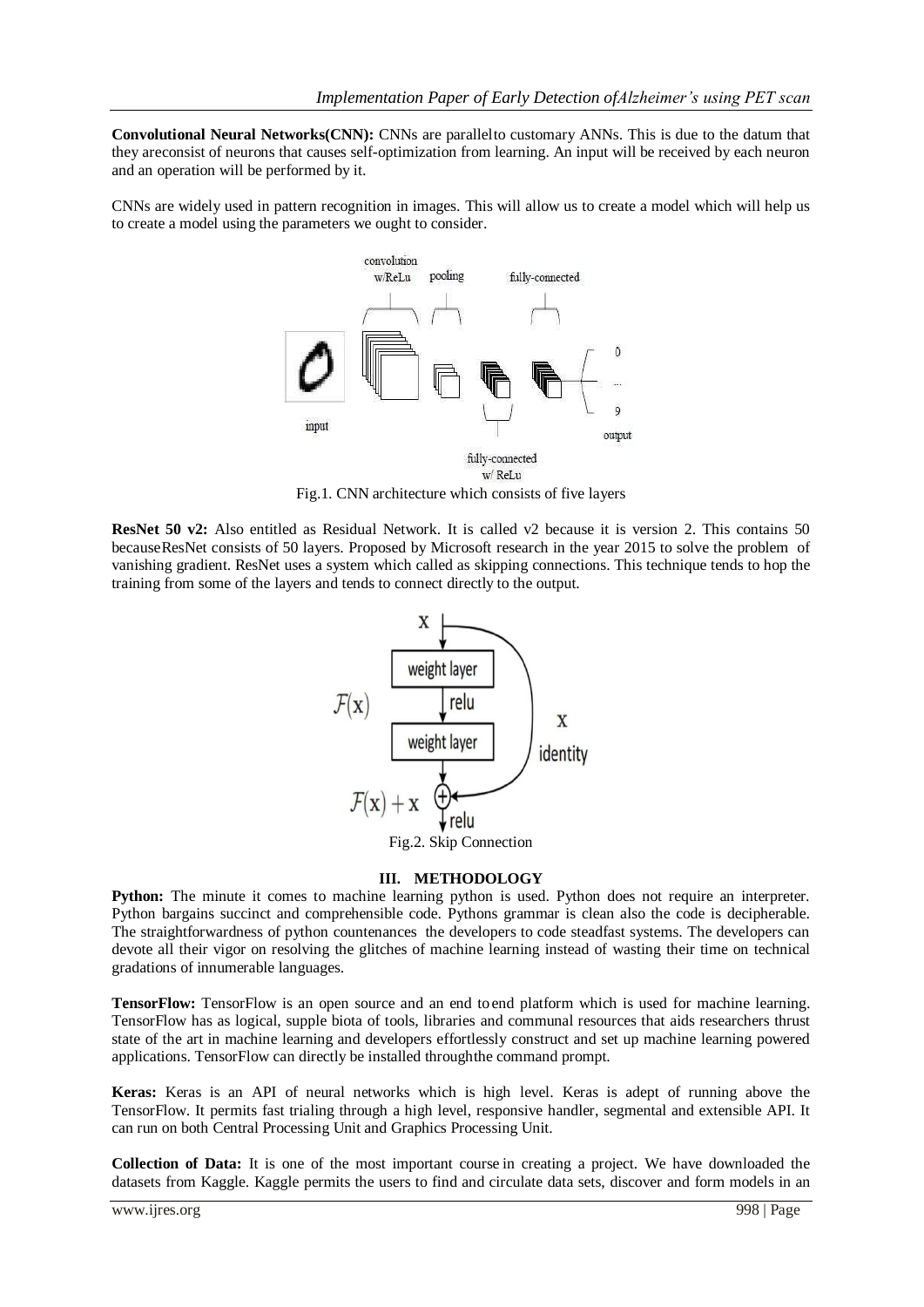environment of web grounded data science.

**Feature engineering:** It is a machine learning technique that powers data to generate original variables that be situated in the training set. Here we use one hot encoding, it is used to assign one hot encoding of labels to train and val dataset. In this stage we also rescale pixel values of the downloaded dataset images.

**Transfer learning:** Main steps involved are firstly, using feature extraction from pre trained model and training classification head. Secondly, fine tuning specific layersof pre trained base to suit our classification task.

**Training:** CNN algorithm is used for training the dataset. The training dataset is the subdivision of the entire dataset which is used to train the model and envisage the results. We train the model for 50 epochs. In this scheme we have used 80% of the data as training data.

**Testing:** Our model is verified by means of the testing dataset. The testing dataset is engaged to govern how fine the machine can foresee new ripostes supportive of its training. In our project we have used 20% of the dataset asthe testing data.



#### **IV. RESULTS**

The main goal of this project is to achieve a model which gives us an accuracy in the highest form. We are getting an accuracy of 97% while testing the dataset.

Fig.3. Plot of train\_loss and val\_loss wrt epochs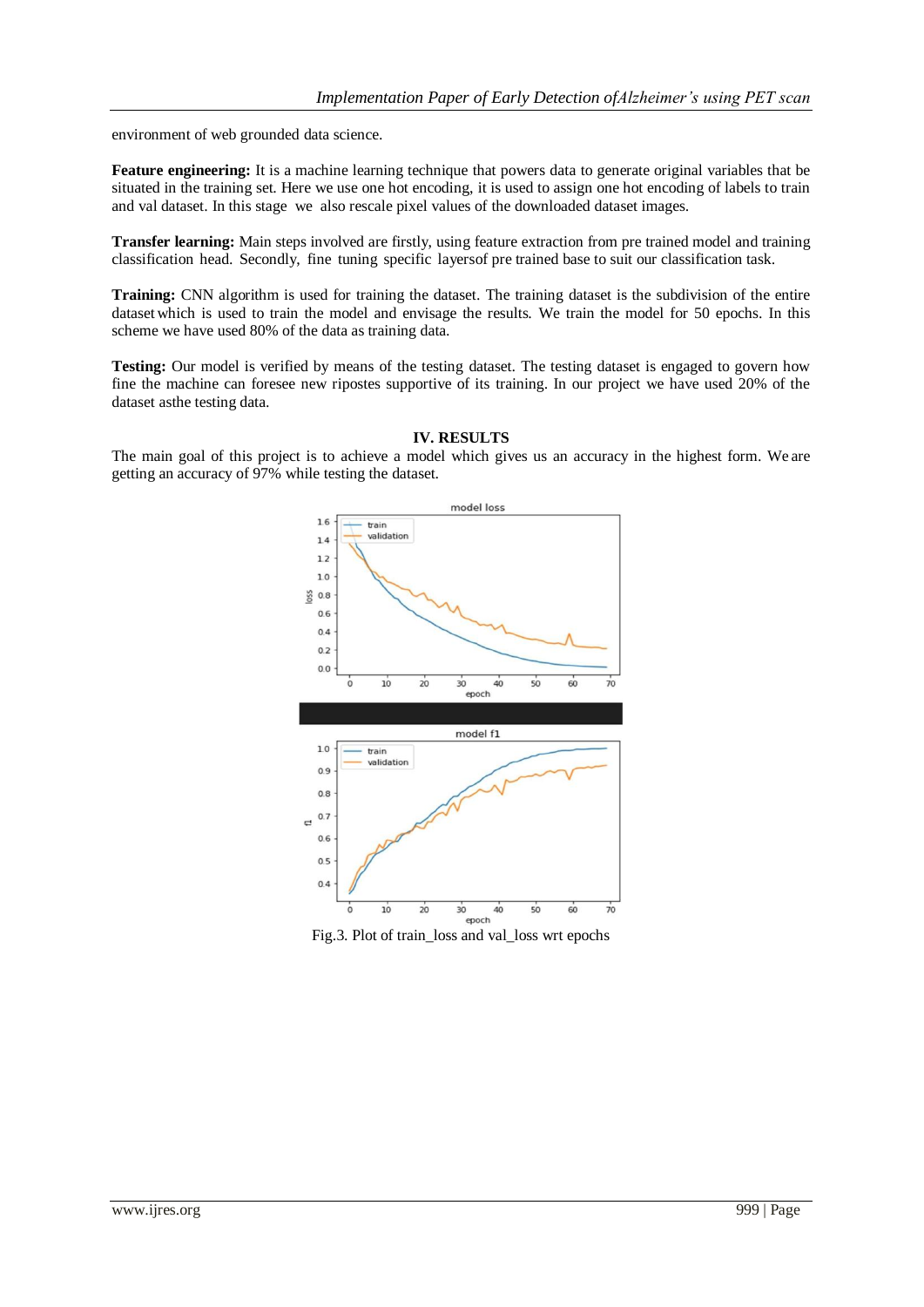

Fig.4. Plot of epochs vs accuracy

After the datasets undergo the required procedures and once we have trained the model and tested the model our final output will be in the form of csv filewhich will give us the confidence level for each of the three classes. For a single image there will be three confidence levels one for each stage. The highest confidence level of a particular stage showsus that the image belongs to that particular stage.

#### **IV. CONCLUSION**

In recent times we have, there has been a lot of places where MRI scans are being used which has its own ill effects. As a result of this we have createda model which considers PET images and predicts the results with highest accuracy.

#### **REFERENCES**

- [1]. Ozsahin I, Sekeroglu B, Mok GSP (2019) The use of back propagation neural networks and 18F-Florbetapir PET for early detection of Alzheimer's disease using Alzheimer's Disease Neuroimaging Initiative database. PLoS ONE 14(12): e0226577.
- [2]. Ding, Y., Sohn, J. H., Kawczynski, M. G., Trivedi, H.,Harnish, R., Jenkins, N. W., ... & Franc, B. L. (2019). A deep learning model to predict a diagnosis of Alzheimer disease by using 18F-FDG PET of the brain. *Radiology*, *290*(2), 456-464.
- [3]. Gaussian discriminative component analysis for early detection of Alzheimer's disease: A supervised dimensionality reduction algorithm. *Journal of Neuroscience Methods*, *344*, [108856]. https://doi.org/10.1016/j.jneumeth.2020.108856.
- [4]. El-Gamal, F. E. Z. A., Elmogy, M. M., Atwan, A., Ghazal, M., Barnes, G. N., Hajjdiab, H., ... & El-Baz, A. S. (2018, August). Significant Region-Based Framework for Early Diagnosis of Alzheimer's Disease Using 11 C PiB-PET Scans. In 2018 24th International Conference on Pattern Recognition (ICPR) (pp. 2989-2994). IEEE.
- [5]. Chételat, G., Arbizu, J., Barthel, H., Garibotto, V., Law, I., Morbelli, S., ... & Drzezga, A. (2020). Amyloid-PET and 18F- FDG-PET in the diagnostic investigation of Alzheimer's disease and other dementias. The Lancet Neurology, 19(11), 951-962.
- [6]. Alroobaea, R., Mechti, S., Haoues, M., Rubaiee, S., Ahmed, A., Andejany, M., ... & Sengan, S. (2021). Alzheimer's Disease Early Detection Using Machine Learning Techniques.
- [7]. Smith, R., Pawlik, D., Nilsson, C.F. et al. [18F] Flortaucipir distinguishes Alzheimer's disease from progressive supranuclearpalsy pathology in a mixed-pathologycase. ActaNeuropathol 139,411–413(2020).
- [8]. Ding, Y., Sohn, J. H., Kawczynski, M. G., Trivedi, H.,Harnish, R., Jenkins, N. W., ... & Franc, B. L. (2019). A deep learning model to predict a diagnosis of Alzheimer disease by using 18F-FDG PET of the brain. Radiology, 290(2), 456-464.
- [9]. Jo, T., Nho, K., & Saykin, A. J. (2019). Deep learning in Alzheimer's disease: diagnostic classification and prognostic prediction using neuroimaging data. Frontiers in aging neuroscience, 11, 220.
- [10]. Lodha, P., Talele, A., & Degaonkar, K. (2018, August). Diagnosis of Alzheimer's disease using machine learning. In 2018Fourth International Conference on Computing Communication Control and Automation (ICCUBEA) (pp. 1-4). IEEE.
- [11]. Mosconi, L., Berti, V., Glodzik, L., Pupi, A., De Santi, S., &de Leon, M. J. (2010). Pre-clinical detection of Alzheimer'sdisease using FDG-PET, with or without amyloid imaging. Journal of Alzheimer's disease : JAD, 20(3), 843–854. <https://doi.org/10.3233/JAD-2010-091504>
- [12]. Brownlee, J. (2016). Deep learning with Python: develop deep learning models on Theano and TensorFlow using Keras. Machine Learning Mastery.
- [13]. Ott, J., Pritchard, M., Best, N., Linstead, E., Curcic, M., & Baldi, P. (2020). A Fortran-Keras deep learning bridge for scientific computing. *Scientific Programming*, *2020*.
- [14]. Ertam, F., & Aydın, G. (2017, October). Data classification with deep learning using Tensorflow. In *2017 international conference on computer science and engineering (UBMK)* (pp. 755-758). IEEE.
- [15]. Pang, B., Nijkamp, E., & Wu, Y. N. (2020). Deep learning with tensorflow: A review. *Journal of Educational and Behavioral Statistics*, *45*(2), 227-248.
- [16]. Rampasek, L., & Goldenberg, A. (2016). Tensorflow: Biology's gateway to deep learning?. *Cell systems*, *2*(1), 12-14.